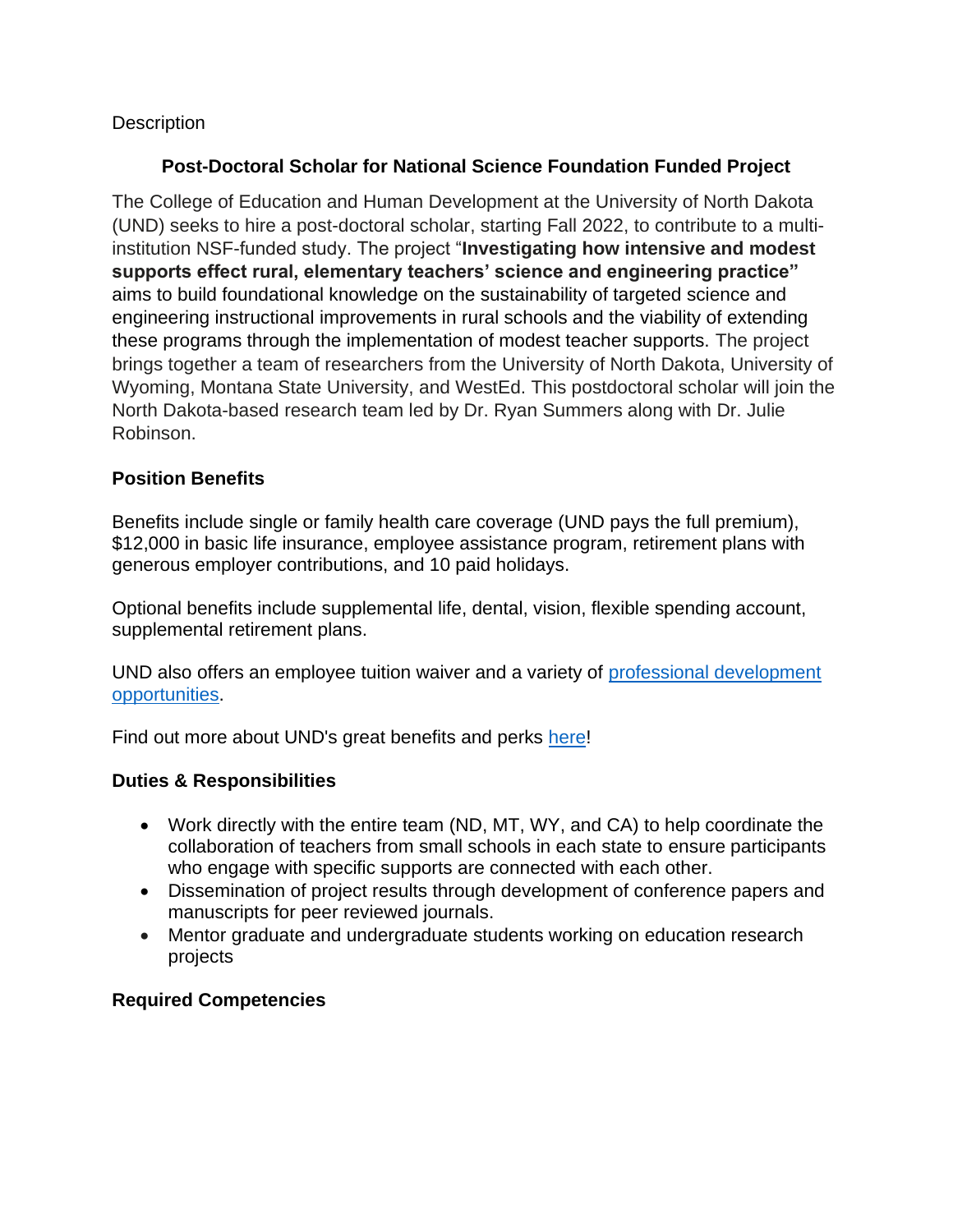## **Minimum Requirements**

- PhD in Science Education, STEM Education, or related field
- Demonstrated ability to publish and present peer-reviewed scientific products
- Successful completion of criminal history records check

In compliance with federal law, all persons hired will be required to verify identify and eligibility to work in the US and to complete the required employment eligibility verification form upon hire.

# **Preferred Qualifications**

- Quantitative data collection and analysis skills, including multi-level modeling
- Teaching and research experience in K-12 schools
- Experience with science and/or engineering education research
- Experience with practice-based professional development for teachers
- Knowledgeable of rural education research

# **Minimum Hiring Salary**

## **\$53,000/yr + benefits and travel/research funds**

# **Contract Period/Start Date**

12 month contract with the potential for renewal, based on performance

August 1, 2022

# **To Apply**

Apply using this [link.](https://campus.und.edu/human-resources/careers/job-openings.html?title=Post%20Doctoral%20Research%20Fellow%20-%20College%20of%20Education%20and%20Human%20Development) For full consideration, applications must be received by **June 1, 2022** and include the following materials:

- Cover letter
- CV
- Names and contact information for three references
- Sample of professional writing
- Unofficial transcripts. Please note that the selected candidate will be required to submit official transcripts upon hire.

Please direct questions to Dr. Ryan Summers, Search Committee Chair at ryan.summers@und.edu.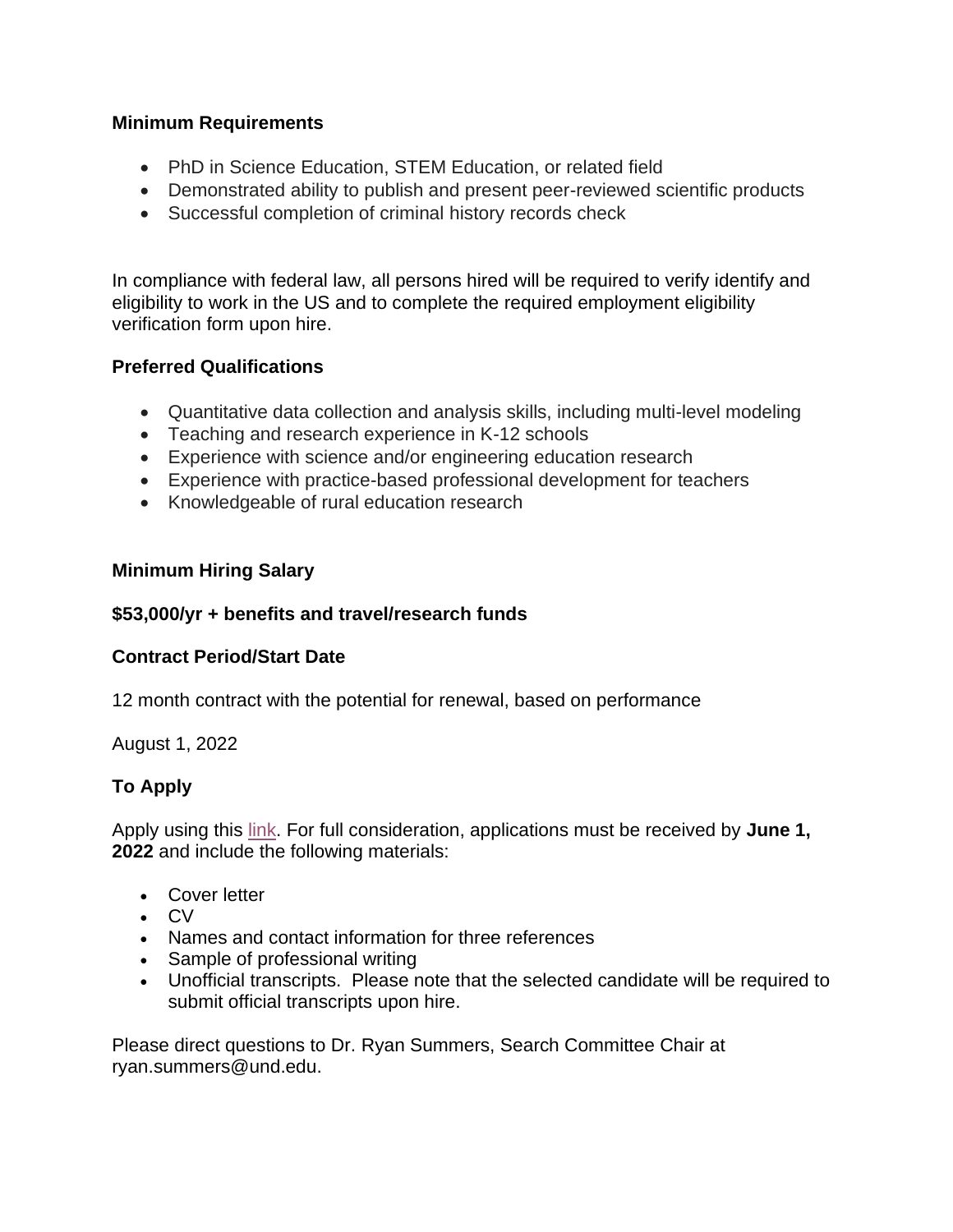Position is open until filled.

### **Additional Information**

To find out why living and working in Greater Grand Forks is way cooler, check out [Grand Forks is Cooler.](http://www.grandforksiscooler.com/)

All information listed in this position announcement will be used by Human Resources, the Hiring Department, and EO/Title IX for screening, interviewing and selection purposes.

### **Confidentiality of Application Materials**

Pursuant to NDCC 44-04-18.27, applications and any records related to the applications that identify an applicant are confidential, except records related to the finalists of the position, which are open to the public after the search committee has identified the top three finalists who will be invited to campus.

### **EEO Statement**

The University of North Dakota is an Affirmative Action/Equal Opportunity Employer. All qualified applicants will receive consideration for employment without regard to race, color, religion, sex, sexual orientation, gender identity, national origin, disability or other protected characteristic. Women, minorities, veterans, individuals with disabilities, and members of other underrepresented groups are especially encouraged to apply. Applicants are invited to provide information regarding their gender, race and/or ethnicity, veteran's status and disability status as part of the application process. This information will remain confidential and separate from your application.

#### **Veteran's Preference**

Veterans claiming preference must submit all proof of eligibility by the closing date. Proof of eligibility includes a DD-214 or NGB 22 and if claiming disabled status, a current letter of disability from the VA dated within the last 12 months.

# **Clery Statement**

In compliance with the Jeanne Clery Disclosure of Campus Security Policy and Campus Crime Statistics Act, the University of North Dakota publishes an Annual Security and Fire Safety Report. The report includes the university's policies, procedures, and programs concerning safety and security, as well as three years of crime statistics for our campus. As a prospective employee, you are entitled to a copy of this report. The report and statistical data can be found online at UND.edu. You may also request a